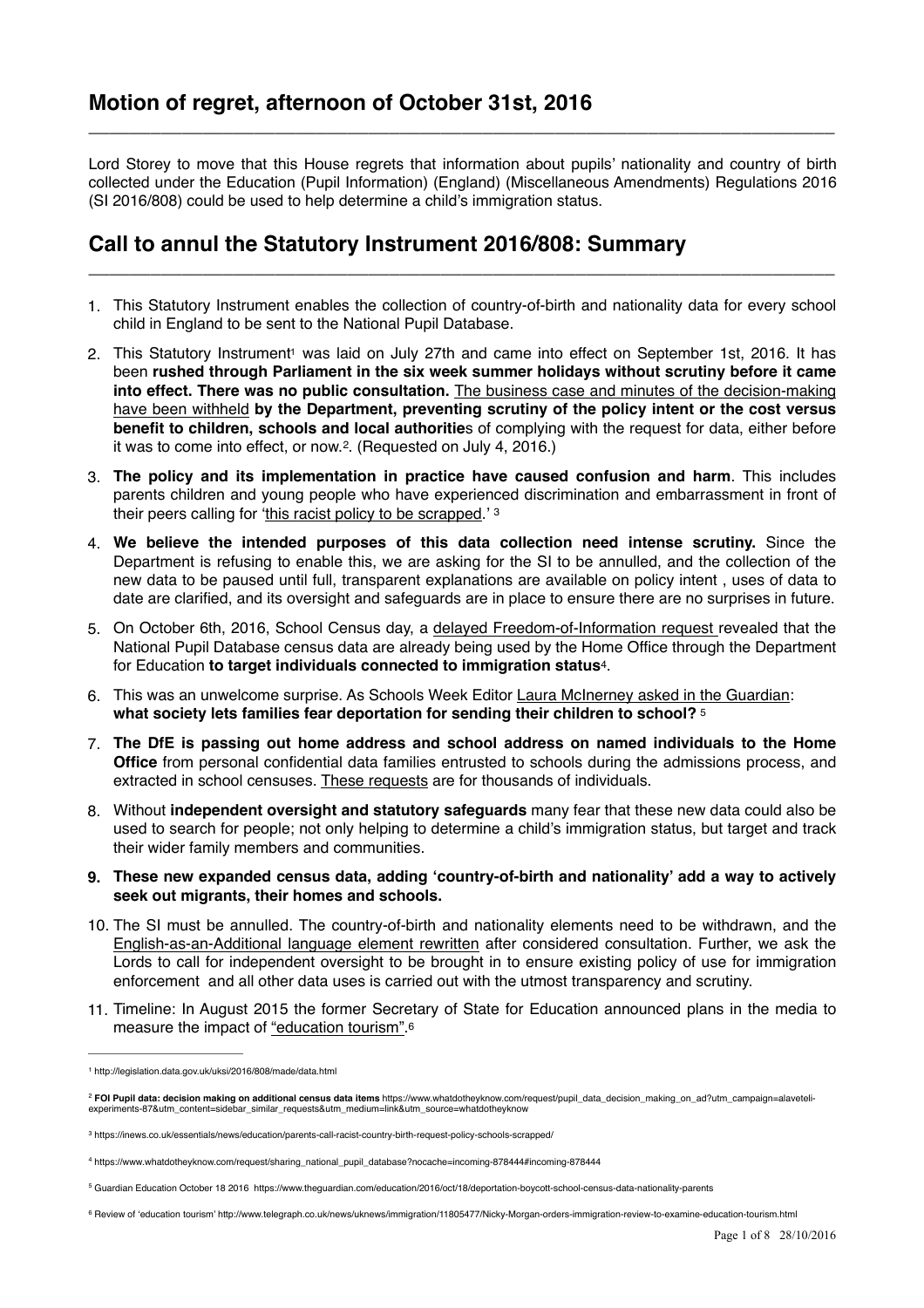- 12. November 2015: The Department for Education Star Chamber Scrutiny Board signed off the census expansion for country-of-birth and nationality data collection to be included in the 2016-17 school and Early Years censuses. These extract named, highly sensitive, personal confidential data, including special needs and detailed ethnicity data, which are then sent to the DfE every term each year, and stored indefinitely in the National Pupil Database, now with lifetime school records of 20 million people.<sup>[7](#page-1-0)</sup>
- <span id="page-1-16"></span><span id="page-1-15"></span>13. A freedom-of-information request asking for **the meeting minutes and the business case shared in that meeting has been refused**<sup>8</sup>, preventing independent public scrutiny of plans or policy intent before the SI became legislation or since. (Mentioned in the government response to the Scrutiny Committee.)<sup>9</sup>
- <span id="page-1-18"></span><span id="page-1-17"></span>14. [December 2015: the technical change form i](http://defenddigitalme.com/wp-content/uploads/2016/07/RFC_856_new_data_items_country_of_birth_and_nationality.pdf)ncludesnothing on language skills. <sup>[10](#page-1-3)</sup> The aim is: *"to identify children who have moved into the English education system from abroad to to ascertain the impact that such entrants have on the education system." "The introduction of these data items will assist in the identification of such pupils and may facilitate the targeting of support to such pupils."*
- 15. [Schools Week, June 2016:](http://www.apple.com) "Nicky Morgan, the education secretary, announced she had ordered officials to investigate whether immigration levels are linked to "education tourism". Schools Week wrote, "It is understood the [new census] information **will not be used as part of its investigation into the "impact of mass migration" on schools**<sup>11</sup> [and said that Louise Casey had already undertaken a similar review.](http://schoolsweek.co.uk/schools-must-collect-data-on-immigrant-children-from-autumn/)
- <span id="page-1-20"></span><span id="page-1-19"></span>16.September 26th 2016: an open letter from over 20 rights' organisations<sup>[12](#page-1-5)</sup> under the Against Borders [for Children campaign and public pressure the Department told the BBC later that day, that the nationality](https://www.schoolsabc.net/about/)  data would not be given to the Home Office.
- <span id="page-1-21"></span>17. **October 6th 2016: [Freedom of Information request](https://www.whatdotheyknow.com/request/sharing_national_pupil_database?nocache=incoming-878444#incoming-878444)confirmed Home Office access purposes**. **<sup>13</sup>**
- 18. October 12th 2016: **[the Lords government spokesman said](https://hansard.parliament.uk/lords/2016-10-12/debates/BE938C0A-75F0-453B-8EB3-D4DC2C4556AF/SchoolCensusPupils%E2%80%99Nationality)**, "I reassure the House that the information is **kept within the Department for Education and is not passed on to the Home Office". [14](#page-1-7)**
- <span id="page-1-25"></span><span id="page-1-24"></span><span id="page-1-23"></span><span id="page-1-22"></span>19. **Indicators for English-as-an-Additional-Language (EAL) are already collected.** The additional 2016-17 fields<sup>15</sup> were ONLY for "country-of-birth "and "nationality" [when approved in December 2015.](http://defenddigitalme.com/wp-content/uploads/2016/07/RFC_856_new_data_items_country_of_birth_and_nationality.pdf) EAL appears to be an additional approval in February 201[6](#page-1-9)<sup>[16](#page-1-9)</sup> but it is unclear why. EAL practitioners have said they are poorly thought out.<sup>[17](#page-1-10)</sup> It is questionable how standard the 5-level assessment tool will be. While the change request *says "*some children may have multiple nationalities", forms seen to date cannot collect more than one. Most truly bilingual children will not be recorded as EAL at all. Some practitioners warn it could be "messy and inaccurate".<sup>[18](#page-1-11)</sup> Changes were announced in May 'after a delay'<sup>19</sup>, despite [this warning:](https://www.whatdotheyknow.com/request/school_census_guidance_for_21062?utm_campaign=alaveteli-experiments-87&utm_content=sidebar_similar_requests&utm_medium=link&utm_source=whatdotheyknow) "Early guidance is imperative for Local Authorities and Schools to plan."
- 21. [Concerns were raised to the Lords Secondary Legislation Scrutiny Committee,](http://www.parliament.uk/documents/lords-committees/Secondary-Legislation-Scrutiny-Committee/DfE-Response-SI2016_808.pdf) as it was rushed through in the recess, following efforts since June to ask for changes to be reconsidered before the SI was laid.<sup>20</sup> Notably [in the reply](http://www.parliament.uk/documents/lords-committees/Secondary-Legislation-Scrutiny-Committee/DfE-Response-SI2016_808.pdf), the Government<sup>21</sup> does not respond to the issue of Home Office access at all.

<span id="page-1-29"></span><span id="page-1-28"></span><span id="page-1-27"></span><span id="page-1-26"></span>20.

- <span id="page-1-7"></span>October 12th Hansard:<https://hansard.parliament.uk/lords/2016-10-12/debates/BE938C0A-75F0-453B-8EB3-D4DC2C4556AF/SchoolCensusPupils%E2%80%99Nationality> [14](#page-1-22)
- <span id="page-1-8"></span>15 RFC change specification [http://defenddigitalme.com/wp-content/uploads/2016/07/RFC\\_856\\_new\\_data\\_items\\_country\\_of\\_birth\\_and\\_nationality.pdf](http://defenddigitalme.com/wp-content/uploads/2016/07/RFC_856_new_data_items_country_of_birth_and_nationality.pdf)

<span id="page-1-0"></span>[<sup>7</sup>](#page-1-15) NPD has grown to 20 million people's named records stored forever http://www.theregister.co.uk/2016/02/12/national\_pupil\_database\_now\_holds\_20\_million\_records/

<span id="page-1-1"></span><sup>8</sup> FOI made on July 4, 2016 for the Star Chamber Scrutiny Board Minutes [https://www.whatdotheyknow.com/request/pupil\\_data\\_decision\\_making\\_on\\_ad#outgoing-574764](https://www.whatdotheyknow.com/request/pupil_data_decision_making_on_ad#outgoing-574764)

<span id="page-1-2"></span><sup>&</sup>lt;sup>9</sup> [Lords Secondary Legislation Scrutiny Committee publications http://www.parliament.uk/business/committees/committees-a-z/lords-select/secondary-legislation-scrutiny-committee/](http://www.parliament.uk/business/committees/committees-a-z/lords-select/secondary-legislation-scrutiny-committee/publications/)<br>publications/ Government response http://ww

<span id="page-1-3"></span><sup>&</sup>lt;sup>10</sup> RFC change specification [http://defenddigitalme.com/wp-content/uploads/2016/07/RFC\\_856\\_new\\_data\\_items\\_country\\_of\\_birth\\_and\\_nationality.pdf](http://defenddigitalme.com/wp-content/uploads/2016/07/RFC_856_new_data_items_country_of_birth_and_nationality.pdf)

<span id="page-1-4"></span>http://schoolsweek.co.uk/schools-must-collect-data-on-immigrant-children-from-autumn/ [11](#page-1-19)

<span id="page-1-5"></span><sup>&</sup>lt;sup>[12](#page-1-20)</sup> Over 20 organisations sign Against Borders for Children letter to Justine Greening http://www.schoolsabc.net/2016/09/20-orgs-support/

<span id="page-1-6"></span><sup>13</sup> Freedom of Information request published October 6th [https://www.whatdotheyknow.com/request/sharing\\_national\\_pupil\\_database?nocache=incoming-878444#incoming-878444](https://www.whatdotheyknow.com/request/sharing_national_pupil_database?nocache=incoming-878444#incoming-878444)

<span id="page-1-9"></span><sup>16</sup> [https://www.gov.uk/government/uploads/system/uploads/attachment\\_data/file/509299/RFC\\_875\\_-\\_new\\_data\\_item\\_for\\_proficiency\\_in\\_English.pdf](https://www.gov.uk/government/uploads/system/uploads/attachment_data/file/509299/RFC_875_-_new_data_item_for_proficiency_in_English.pdf)

<span id="page-1-10"></span><sup>&</sup>lt;sup>[17](#page-1-25)</sup> EAL rushed and poor in implementation http://www.teachertoolkit.me/2016/10/01/eal-census/

<span id="page-1-11"></span><sup>&</sup>lt;sup>[18](#page-1-26)</sup> http://schoolsweek.co.uk/schools-must-collect-data-on-immigrant-children-from-autumn/

<span id="page-1-12"></span><sup>&</sup>lt;sup>19</sup> [https://www.whatdotheyknow.com/request/school\\_census\\_guidance\\_for\\_21062?utm\\_campaign=alaveteli](https://www.whatdotheyknow.com/request/school_census_guidance_for_21062?utm_campaign=alaveteli-experiments-87&utm_content=sidebar_similar_requests&utm_medium=link&utm_source=whatdotheyknow) experiments-87&utm\_content=sidebar\_similar\_requests&utm\_medium=link&utm\_source=whatdotheyknow

<span id="page-1-13"></span><http://www.parliament.uk/documents/lords-committees/Secondary-Legislation-Scrutiny-Committee/Defenddigitalme-submission-SI2016-808.pdf> [20](#page-1-28)

<span id="page-1-14"></span>[http://www.parliament.uk/documents/lords-committees/Secondary-Legislation-Scrutiny-Committee/DfE-Response-SI2016\\_808.pdf](http://www.parliament.uk/documents/lords-committees/Secondary-Legislation-Scrutiny-Committee/DfE-Response-SI2016_808.pdf) [21](#page-1-29)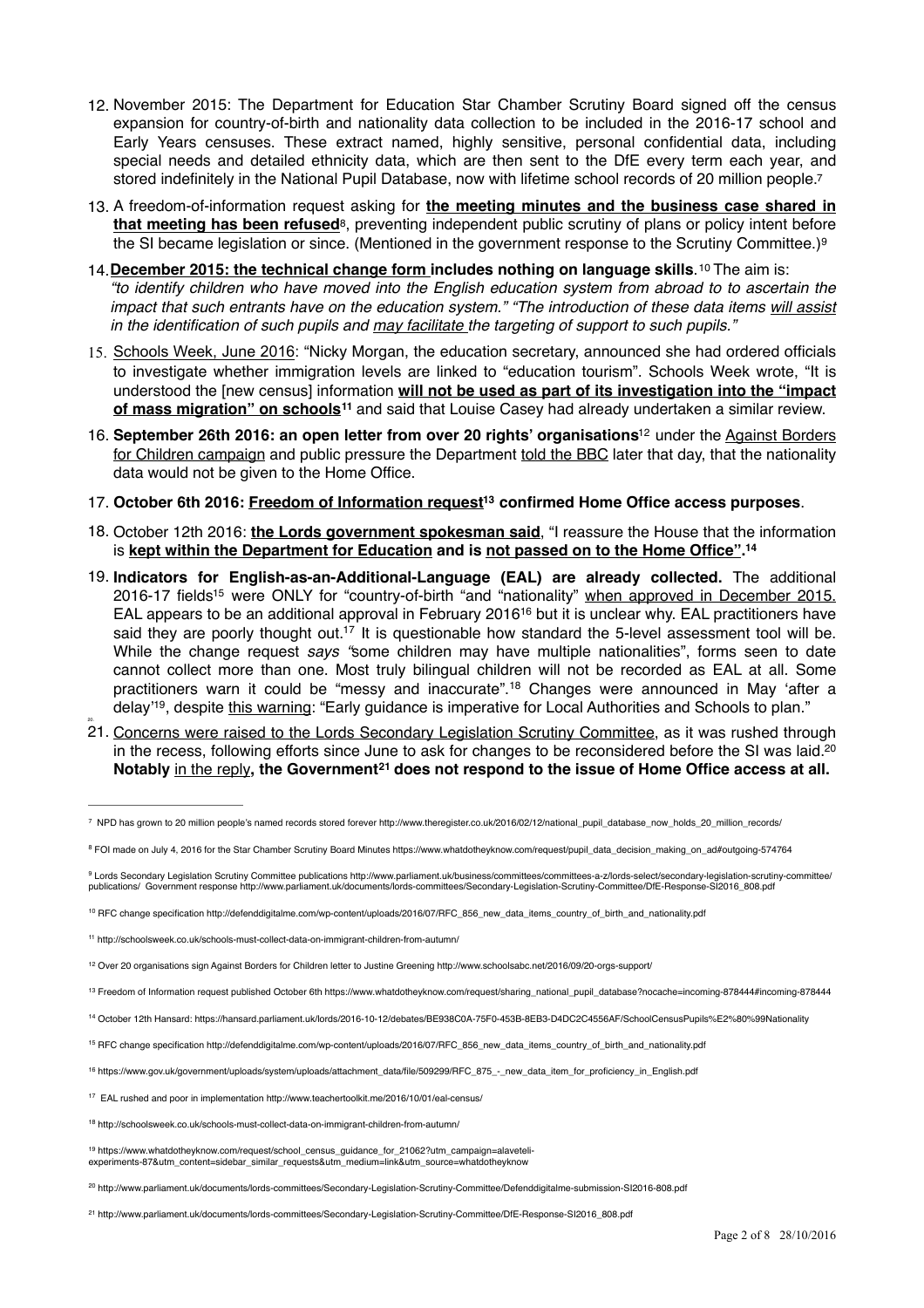# **How have individual pupils' data been used to date?**

- **\_\_\_\_\_\_\_\_\_\_\_\_\_\_\_\_\_\_\_\_\_\_\_\_\_\_\_\_\_\_\_\_\_\_\_\_\_\_\_\_\_\_\_\_\_\_\_\_\_\_\_\_\_\_\_\_\_\_\_\_\_\_\_\_\_\_\_\_\_\_\_\_**  22. All the data in the National Pupil Database are collected on a named pupil basis, and released at pupil level to a range of third parties.<sup>[22](#page-2-0)</sup> They are not 'solely for the DfE to use,' or anonymous statistics. **[See page 19-21](http://defenddigitalme.com/wp-content/uploads/2016/08/NPD_user_guide.pdf)** of the National Pupil Database user guide. **All data in the NPD are released in raw** [23](#page-2-1) **identifiable formats at an individual pupil level**, with no suppression for small numbers on release.
- <span id="page-2-13"></span><span id="page-2-12"></span><span id="page-2-11"></span>23. The data are most often released on an individual, occasionally named<sup>[24](#page-2-2)</sup>, identifiable basis. The DfE shares this database of 20 million people at pupil level, with other government departments today.
- <span id="page-2-14"></span>**24. Of the [709 requests](http://defenddigitalme.com/2016/10/new-releases-of-school-census-data-from-the-national-pupil-database/)and releases of identifiable data** from **t**he DfE request process in 2012-2016, **<sup>25</sup>** only 23 have been for aggregated data. The rest are all of identifying, individual pupil level.
- 25. Safeguards like assessment for privacy impact, ethical review, routine audit procedures [are lacking.](https://www.whatdotheyknow.com/request/pupil_data_application_approvals?utm_campaign=alaveteli-experiments-87&utm_content=sidebar_similar_requests&utm_medium=link&utm_source=whatdotheyknow) **The Telegraph, [for example in 2015,](https://www.whatdotheyknow.com/request/293030/response/723407/attach/3/Daily%20Telegraph.pdf) had not confirmed whether it had destroyed millions of children's identifiable data<sup>26</sup> it received and past its destruction due date**. Extr[a](#page-2-4) sensitive data (special needs/disability data, reasons for exclusion like violence /theft) are released to journalists as well
- <span id="page-2-15"></span>26. It is said that the benefit of giving the data to third-parties is for public interest and 'promoting the education of well-being of children'. [Data consultancies](http://www.alphaplusconsultancy.co.uk/) and [pupil-tutor matching services](https://www.tutorhunt.com/) are not what many think of as 'research' among appropriate recipients for their children's confidential sensitive data.
- 27. **Commercial publications** that use sensitive identifiable pupil level data include comparison websites for example. Releases are for long periods of use. Identifiable and sensitive pull level data was released for [this web comparison tool and publication](https://www.whatdotheyknow.com/request/293030/response/723407/attach/7/Lucas%20Publications.pdf) and Schools Guide for six years.[27](#page-2-5) Is that "research" purposes?
- 28. Releases are not always for very specific purposes.
- <span id="page-2-17"></span><span id="page-2-16"></span>29. **[The Times newspaper](https://www.whatdotheyknow.com/request/293030/response/723407/attach/5/The%20Times.pdf) were granted Tier 2, identifiable and sensitive individual pupils' data**, for the purposes of "Stories on the newspaper/digital, ranking of schools, interactive tool on the website." and [the Times, "To pick interesting cases / groups of students"](https://www.whatdotheyknow.com/request/293030/response/723407/attach/5/The%20Times.pdf), <sup>[28](#page-2-6)</sup> Variables requested included postcode, date-of-birth, candidate number, absence, exclusions, children in need, Special Educational Needs, Type of disability, language, ethnicity and exam candidate number.
- 30. While users give assurances that, no pupil or family will be identified when they publish they data, and they will not "share or publish individual level data" the disclosure by the DfE to users for example to [Schools Guide](https://www.whatdotheyknow.com/request/293030/response/723407/attach/11/School%20Guide%20UK.pdf)<sup>29</sup>[,](#page-2-7) is sensitive identifying data about individual pupils who have not consented to this use.
- <span id="page-2-19"></span><span id="page-2-18"></span>31. **The Home Office using pupil data to access individual home address and school address, including for immigration enforcement, had not been disclosed or discussed by the DfE** before this response from the [DfE FOI team published October 6th](https://www.whatdotheyknow.com/request/sharing_national_pupil_database?nocache=incoming-878444#incoming-878444) 2016<sup>30</sup> Ref: 2016-0042333 *"Police and the Home Office access is to search for specific individuals in the National Pupil Database and to return the latest address and/or school information held where a match is found in the NPD."*
- 32. The Home Office requests are to support the Absconder Tracing Team's (NATT) key objectives and commitment to upholding a duty of care for missing children *and abuse of immigration control.*
- 33. Related to dependant(s) of a parent/guardian suspected of an offence under section 24 or 24A of the Immigration Act 1971<sup>[31](#page-2-9)</sup> or section 35 of the Asylum and Immigration (Treatment of Claimants) Act 2004<sup>32</sup>
- <span id="page-2-21"></span><span id="page-2-20"></span>34. **Each Home Office request includes lists of people,** to enable to the Department to search for them in the NPD. **The total volume of pupil records used July 2015-Sept 2016 in 25 requests, was a total of 2,462 individuals and 520 records returned to the Home Office."**[\[update Oct 28th 2016\]](http://www.parliament.uk/business/publications/written-questions-answers-statements/written-question/Commons/2016-10-13/48635/)
- 35. There is also use by academic public interest researchers. Other research models provide more secure infrastructure to enable use without copying and sending it across the country. **See [our research paper.](http://defenddigitalme.com/wp-content/uploads/2016/09/58_Persson_PRINT_last.pdf)**

- <span id="page-2-3"></span>709 releases of identifiable pupil data - March 2012-March 2016 http://defenddigitalme.com/2016/10/new-releases-of-school-census-data-from-the-national-pupil-database/ [25](#page-2-14)
- <span id="page-2-4"></span>26 Telegraph newspaper application request for sensitive identifiable pupil data <https://www.whatdotheyknow.com/request/293030/response/723407/attach/3/Daily%20Telegraph.pdf>

<span id="page-2-6"></span>The Times, News UK 2013 NPD data request<https://www.whatdotheyknow.com/request/293030/response/723407/attach/5/The%20Times.pdf> [28](#page-2-17)

<span id="page-2-0"></span><sup>22</sup> Third party register of other releases<https://www.gov.uk/government/publications/national-pupil-database-requests-received>

<span id="page-2-1"></span><sup>&</sup>lt;sup>23</sup> [http://defenddigitalme.com/wp-content/uploads/2016/08/NPD\\_user\\_guide.pdf](http://defenddigitalme.com/wp-content/uploads/2016/08/NPD_user_guide.pdf)

<span id="page-2-2"></span>http://defenddigitalme.com/2016/02/scope-creep-in-national-pupil-database-now-means-names-released/ [24](#page-2-13)

<span id="page-2-5"></span><sup>&</sup>lt;sup>27</sup> Lucas Publications: Tier 2 sensitive, identifiable pupil data 20<https://www.whatdotheyknow.com/request/293030/response/723407/attach/7/Lucas%20Publications.pdf>

<span id="page-2-7"></span><sup>&</sup>lt;sup>29</sup> <https://www.whatdotheyknow.com/request/293030/response/723407/attach/11/School%20Guide%20UK.pdf>

<span id="page-2-8"></span>FOI request that revealed Home Office purposes [https://www.whatdotheyknow.com/request/sharing\\_national\\_pupil\\_database?nocache=incoming-878444#incoming-878444](https://www.whatdotheyknow.com/request/sharing_national_pupil_database?nocache=incoming-878444#incoming-878444) [30](#page-2-19)

<span id="page-2-9"></span><sup>31 1971</sup> Immigration Act - Legislation on immigration enforcement actions used to enable NPD use by the Home Office<http://www.legislation.gov.uk/ukpga/1971/77/section/24>

<span id="page-2-10"></span><sup>32</sup> [Asylum and Immigration Act 2004 Legislation on immigration enforcement actions used to enable NPD use by the Home Office http://www.legislation.gov.uk/ukpga/2004/19/pdfs/](http://www.legislation.gov.uk/ukpga/2004/19/pdfs/ukpga_20040019_en.pdf) ukpga\_20040019\_en.pdf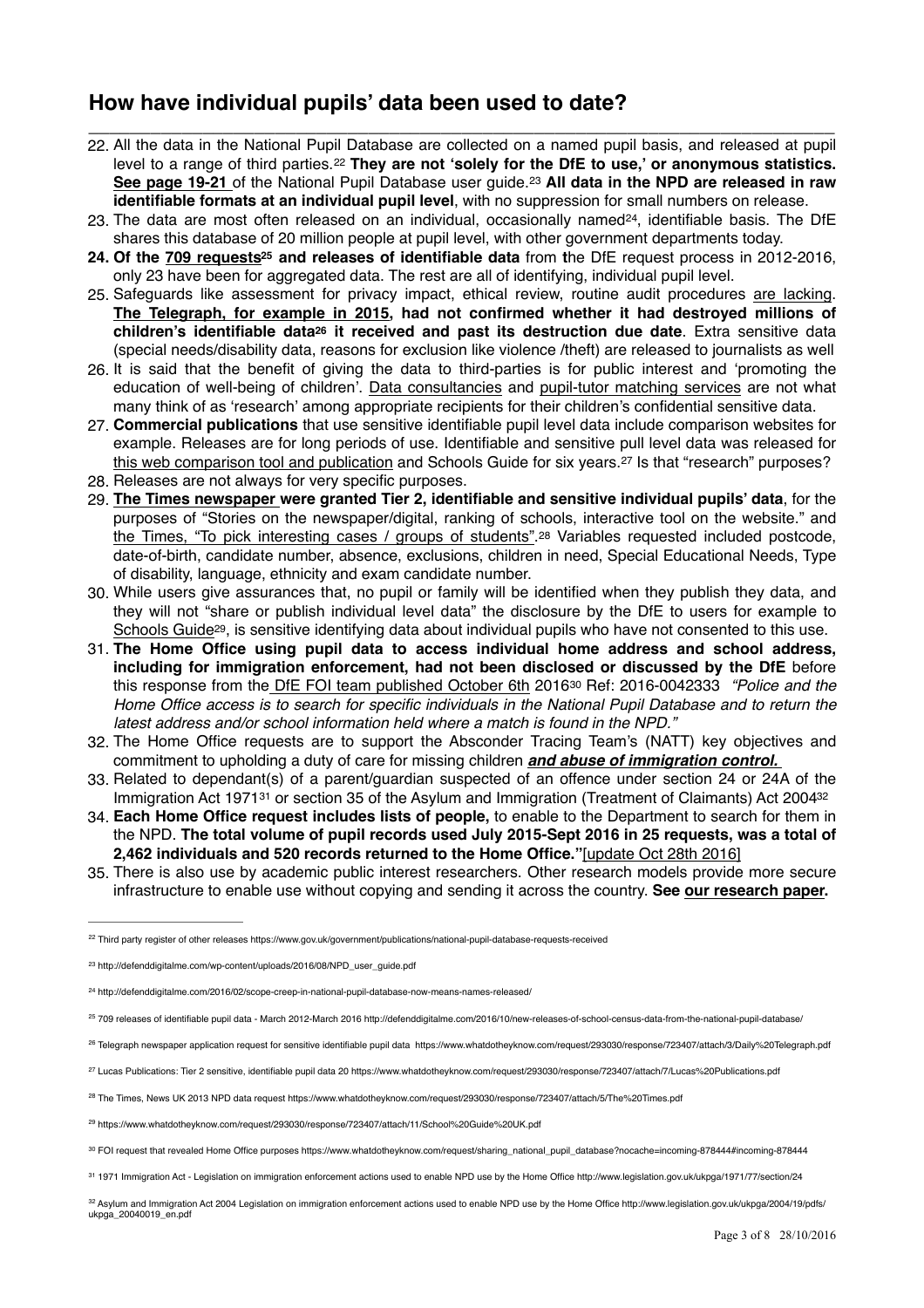# **Conclusion**

36. According to the 2015 report [33](#page-3-0) from Professor Steve Strand at the Oxford Migration Observatory, the leading academic on the National Pupil Database: "The NPD is limited in a number of ways, it does not have a variable such as **nationality or country of birth that can be used to identify migrants.**"

<span id="page-3-10"></span>**\_\_\_\_\_\_\_\_\_\_\_\_\_\_\_\_\_\_\_\_\_\_\_\_\_\_\_\_\_\_\_\_\_\_\_\_\_\_\_\_\_\_\_\_\_\_\_\_\_\_\_\_\_\_\_\_\_\_\_\_\_\_\_\_\_\_\_\_\_\_\_\_**

- **37. What is said, is that it will be used to target resources. The truth is that the National Pupil Database is already being used to target children and communities, and in secret.**
- **38. What is said, is that the [information is not given to the Home Office.](https://www.youtube.com/watch?v=hP1lOA2d2ss)The truth is that information from the National Pupil Database [is already being given to the Home Office](http://defenddigitalme.com/2016/10/pupil-data-questions-before-the-lords-debate-on-october-31st/). We don't yet know for how many individuals, with what oversight, or where this new policy came about.**
- <span id="page-3-11"></span>**39.** What is said, is that new data items will provide valuable statistical information<sup>34</sup> o[n](#page-3-1) the **characteristics of these groups of children. The truth is that these data used are not only used as statistics, but given out at [individual pupil level from millions](https://www.whatdotheyknow.com/request/pupil_data_sensitive_data_releas) of individual children. <sup>35</sup>**
- <span id="page-3-13"></span><span id="page-3-12"></span>**40. Since all the raw identifiable and sensitive data in the National Pupil database are already given to a wide list of [third party uses](http://wp.me/p6LXMz-cL)including the press, and commercial business, there is no basis [36](#page-3-3) for the claim made that the data are solely for the DfE to use in research, statistics and analysis.**
- <span id="page-3-14"></span>**41. The Government Lords spokesman said on October 12th , I can reassure the noble Lord the [37](#page-3-4) information is not given to the Home Office. The government seems unwilling to mention current Home Office use of identifiable, confidential data.** There is no new way we are yet aware of, that the DfE will separate some data for one purpose from another or restrict some data from being sent to the Home Office or to journalists, and maintain the purposes for which it was said the data were necessary.
- **42. Other organisations are concerned that press access to the new data could also be problematic**, given the rise over recent years in xenophobic sentiment in the British media, as noted by the United Nations<sup>[38](#page-3-5)</sup>, and some fear that newspapers granted access to the data may use it to single out and [stigmatise communities or schools](https://www.schoolsabc.net/2016/09/letter-justine-greening/).<sup>39</sup> [The NUT called for](https://www.teachers.org.uk/news-events/press-releases-england/school-census-data) transparency of all data use with consent.
- <span id="page-3-16"></span><span id="page-3-15"></span>**43. The rush to implement this in schools [has caused distress](https://inews.co.uk/essentials/news/education/parents-call-racist-country-birth-request-policy-schools-scrapped/) and [discrimination.](http://schoolsweek.co.uk/pupils-who-were-not-white-british-told-to-send-in-birthplace-data/)** Parents, even celebrities who provided the new data, but did not know their children's data would be sent to the national database have written to campaigners and commented on social media, they **[don't know what to do](https://twitter.com/lilyallen/status/784857733606629376)**[.40](#page-3-7)
- <span id="page-3-17"></span>**44. It is now a question of trust.**
- **45. Will the government only use the new census data for the purposes it states?**
- **46. Will it continue to use National Pupil Data to find adults through their children's school records?**
- **47. What oversight and transparency have there been to date for these purposes?**
- **48. Crucially, if not on a statutory footing, what value will any assurance that the government may now give, that scope creep of the use of these named children records will not change in future?**
- <span id="page-3-18"></span>**49. [Will 2013 plans return?](https://www.theguardian.com/politics/2013/mar/27/ministers-immigration-crackdown-education-tourists)**<sup>[41](#page-3-8)</sup> Schools carrying out checks on migrant status as part of school admissions or limits on access to education for everyone?[42](#page-3-9)
- <span id="page-3-19"></span>**50. The country-of-birth and nationality elements need to be withdrawn, and the English-as-an-Additional language element rewritten after considered consultation. The SI should be annulled.**

<span id="page-3-7"></span>40 [Lily Allen Singer and parent " I got my notice on Tuesday and it said all entries had to be in by Friday. I think it's probably too late" https://twitter.com/lilyallen/status/](https://twitter.com/lilyallen/status/784857733606629376) 784857733606629376

<span id="page-3-8"></span> **Ministers planning immigration crackdown on 'education tourists'** <https://www.theguardian.com/politics/2013/mar/27/ministers-immigration-crackdown-education-tourists> [41](#page-3-18)

<span id="page-3-9"></span>[42](#page-3-19) Article 26. Everyone has the right to education http://www.un.org/en/universal-declaration-human-rights/

<span id="page-3-0"></span><sup>33</sup> [Prof. Steve Strand on adding nationality and country-of-birth to the NPD http://www.migrationobservatory.ox.ac.uk/resources/briefings/educational-outcomes-among-children](http://www.migrationobservatory.ox.ac.uk/resources/briefings/educational-outcomes-among-children-english-additional-language-eal/) english-additional-language-eal/

<span id="page-3-1"></span><sup>&</sup>lt;sup>[34](#page-3-11)</sup> http://www.parliament.uk/business/publications/written-questions-answers-statements/written-question/Commons/2016-07-14/42842/

<span id="page-3-2"></span><sup>35</sup> [Sensitive identifiable data are released from the NPD by the DfE several years worth at a time, sending out millions of children's data https://www.whatdotheyknow.com/request/](https://www.whatdotheyknow.com/request/pupil_data_sensitive_data_releas) pupil\_data\_sensitive\_data\_releas

<span id="page-3-3"></span><sup>36</sup> defenddigitalme blogpost detailing the 709 releases of identifiable pupil level data<http://wp.me/p6LXMz-cL>

<span id="page-3-4"></span><https://hansard.parliament.uk/lords/2016-10-12/debates/BE938C0A-75F0-453B-8EB3-D4DC2C4556AF/SchoolCensusPupils%E2%80%99Nationality> [37](#page-3-14)

<span id="page-3-5"></span>[<sup>38</sup>](#page-3-15) http://www.un.org/apps/news/story.asp?NewsID=50675#

<span id="page-3-6"></span>[<sup>39</sup>](#page-3-16) https://www.schoolsabc.net/2016/09/letter-justine-greening/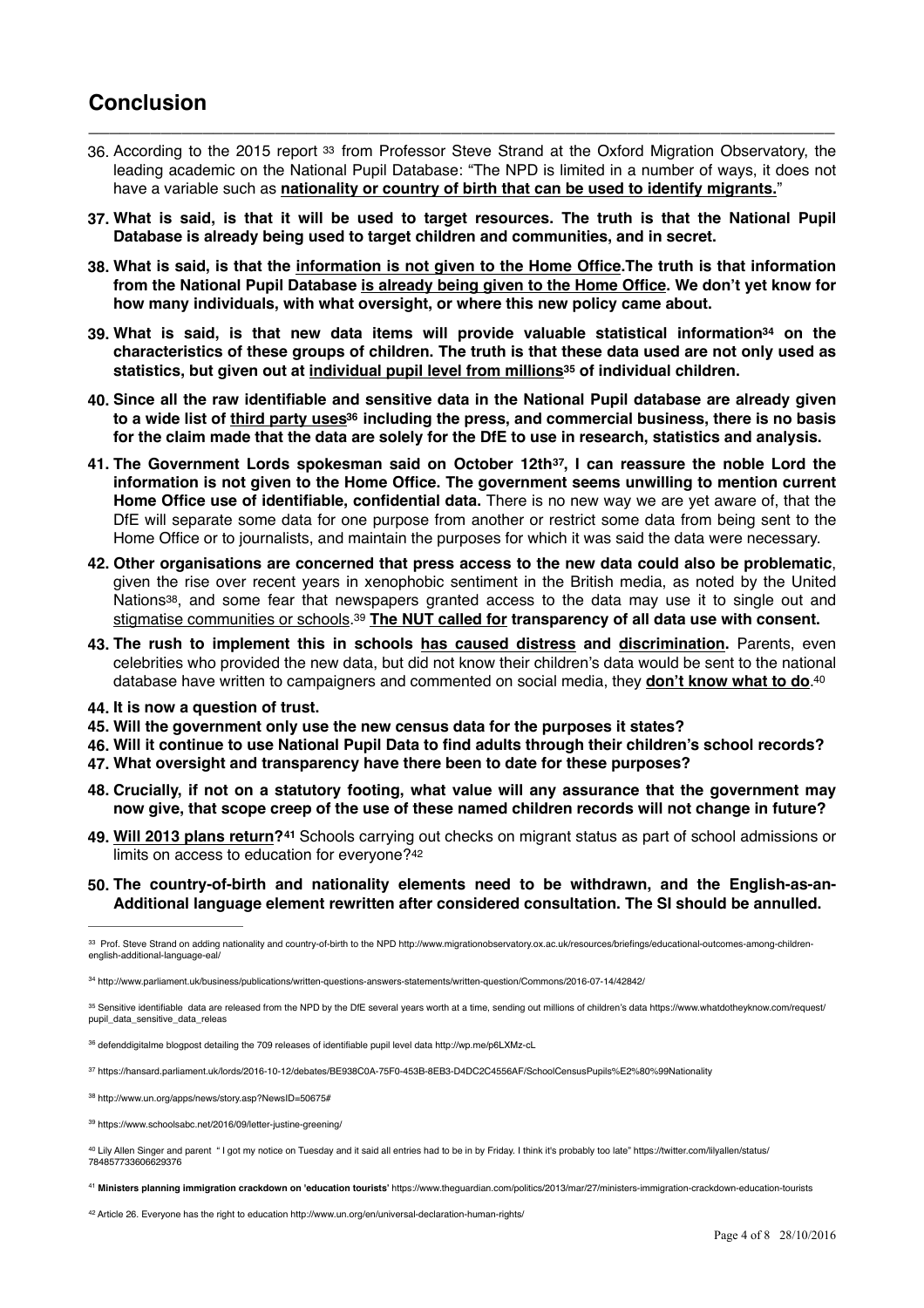# **Examples of sensitive data fields collected and shared**

The current detailed list of data captured can be found in the [School Census Guide v.1.3 2016-17](http://defenddigitalme.com/wp-content/uploads/2016/10/School-census-2016-to-2017-guide-version-1.3.pdf)<sup>[43](#page-4-0)</sup>:

<span id="page-4-5"></span>\_\_\_\_\_\_\_\_\_\_\_\_\_\_\_\_\_\_\_\_\_\_\_\_\_\_\_\_\_\_\_\_\_\_\_\_\_\_\_\_\_\_\_\_\_\_\_\_\_\_\_\_\_\_\_\_\_\_\_\_\_\_\_\_\_\_\_\_\_\_\_\_\_\_\_\_\_\_\_\_\_\_\_\_\_\_

- Language codes already recorded for pupils with English as an Additional Language [pp137-140](http://defenddigitalme.com/wp-content/uploads/2016/10/School-census-2016-to-2017-guide-version-1.3.pdf) • Ethnicity codes — complex and detailed [pp130-136](http://defenddigitalme.com/wp-content/uploads/2016/10/School-census-2016-to-2017-guide-version-1.3.pdf)
- Pupil exclusion reasons highly sensitive, data are never expunged from the NPD records [p142](http://defenddigitalme.com/wp-content/uploads/2016/10/School-census-2016-to-2017-guide-version-1.3.pdf)
- Special Educational Needs (SEN) health data, also used by third parties without consent [p142](http://defenddigitalme.com/wp-content/uploads/2016/10/School-census-2016-to-2017-guide-version-1.3.pdf)

# **Nationality data**

It was said on Oct 12th, the Government, *"will use information on pupils' nationality and country of birth to understand how we can give all pupils a better education that caters to their individual needs."*

\_\_\_\_\_\_\_\_\_\_\_\_\_\_\_\_\_\_\_\_\_\_\_\_\_\_\_\_\_\_\_\_\_\_\_\_\_\_\_\_\_\_\_\_\_\_\_\_\_\_\_\_\_\_\_\_\_\_\_\_\_\_\_\_\_\_\_\_\_\_\_\_\_\_\_\_\_\_\_\_\_\_\_\_\_\_

<span id="page-4-6"></span>The data in the system may bear little resemblance to what parents provide, there is generally only one field on forms. The Department advises schools that ["](#page-4-1)they do not need to ask for consent"<sup>[44](#page-4-1)</sup> and drop down forms in some school systems (SIMS) have fields to ascribe the source of language, nationality and ethnicity.

A large range of ethnicity groups and subgroups are captured [\[pp 130-136\]](http://defenddigitalme.com/wp-content/uploads/2016/10/School-census-2016-to-2017-guide-version-1.3.pdf) which are often used together with the existing language data already collected as a proxy for heritage data. However academies are not required to maintain consistency by using common school transfer files, so "all pupils" data are not treated equally. **These fields can also be selected and [ascribed at the discretion](http://www.independent.co.uk/news/education/education-news/schools-told-to-guess-pupil-ethnicity-a7372271.html) of the school administrator.** 

What is required vs already known for a study of the impact of children on the education system is unclear. Nationality is not a required field. It is therefore doubtful what quality the data will be. Given the extensive concerns and lack of purposes given in the guidance, and damage done during its collection, many parents and pupils have refused to supply the data. **We know of schools that have decided to leave the default for all. We also know of schools that have asked the children to complete the paperwork in class, and return it without parents having seen the entry. It is unlikely to be a reliable and consistent quality measure.**

# **What will new data be used for?**

**On July 26, 2016 the Minister for School Standards wrote in answer to a Parliamentary Question: "There are currently no plans for the Department to change the existing protocols and processes for the handling and disclosure of confidential information.["45](#page-4-2)**

**\_\_\_\_\_\_\_\_\_\_\_\_\_\_\_\_\_\_\_\_\_\_\_\_\_\_\_\_\_\_\_\_\_\_\_\_\_\_\_\_\_\_\_\_\_\_\_\_\_\_\_\_\_\_\_\_\_\_\_\_\_\_\_\_\_\_\_\_\_\_\_\_**

<span id="page-4-7"></span>The Home Office has been using individual pupils' home address and school address to target individuals which was not public. There was no intent to change current data handling practices, so we can reasonably assume these data would also have been accessible to the Home Office in future.

<span id="page-4-9"></span><span id="page-4-8"></span>When over 20 human right[s](#page-4-3) organisations<sup>[46](#page-4-3)</sup> wrote a letter under the Against Borders for Children campaign on 26th September the Department spokesperson told the BBC<sup>[47](#page-4-4)</sup> that, "Pupil nationality data 'will not be passed to Home Office'. That pupil data already is and would continue to be was not mentioned.

#### **No one to date (21/10) has been able to see the new 'data sharing agreement' reportedly "in place" on October 12th according to the Guardian but that we know on September 29th was "a recent development".**

What weight will it have to prevent the scope creep that has moved the National Pupil Database from collection of a few data in 2000, and use for internal Department statistics, to giving out individual children's personal data including their reason for exclusions, absence, children in care status, ethnicity, geographical and personal identifiers, full attainment history and for commercial purposes without consent?

<span id="page-4-0"></span>[School Census Guide v.1.3 2016-17 http://defenddigitalme.com/wp-content/uploads/2016/10/School-census-2016-to-2017-guide-version-1.3.pdf](http://defenddigitalme.com/wp-content/uploads/2016/10/School-census-2016-to-2017-guide-version-1.3.pdf) [43](#page-4-5)

<span id="page-4-1"></span><https://www.youtube.com/watch?v=3zTJpLLfx3k> [44](#page-4-6)

<span id="page-4-2"></span>http://www.parliament.uk/business/publications/written-questions-answers-statements/written-question/Commons/2016-07-15/42942/ [45](#page-4-7)

<span id="page-4-3"></span><sup>&</sup>lt;sup>[46](#page-4-8)</sup> https://www.schoolsabc.net/2016/09/letter-justine-greening/

<span id="page-4-4"></span><http://www.bbc.co.uk/news/education-37474705> [47](#page-4-9)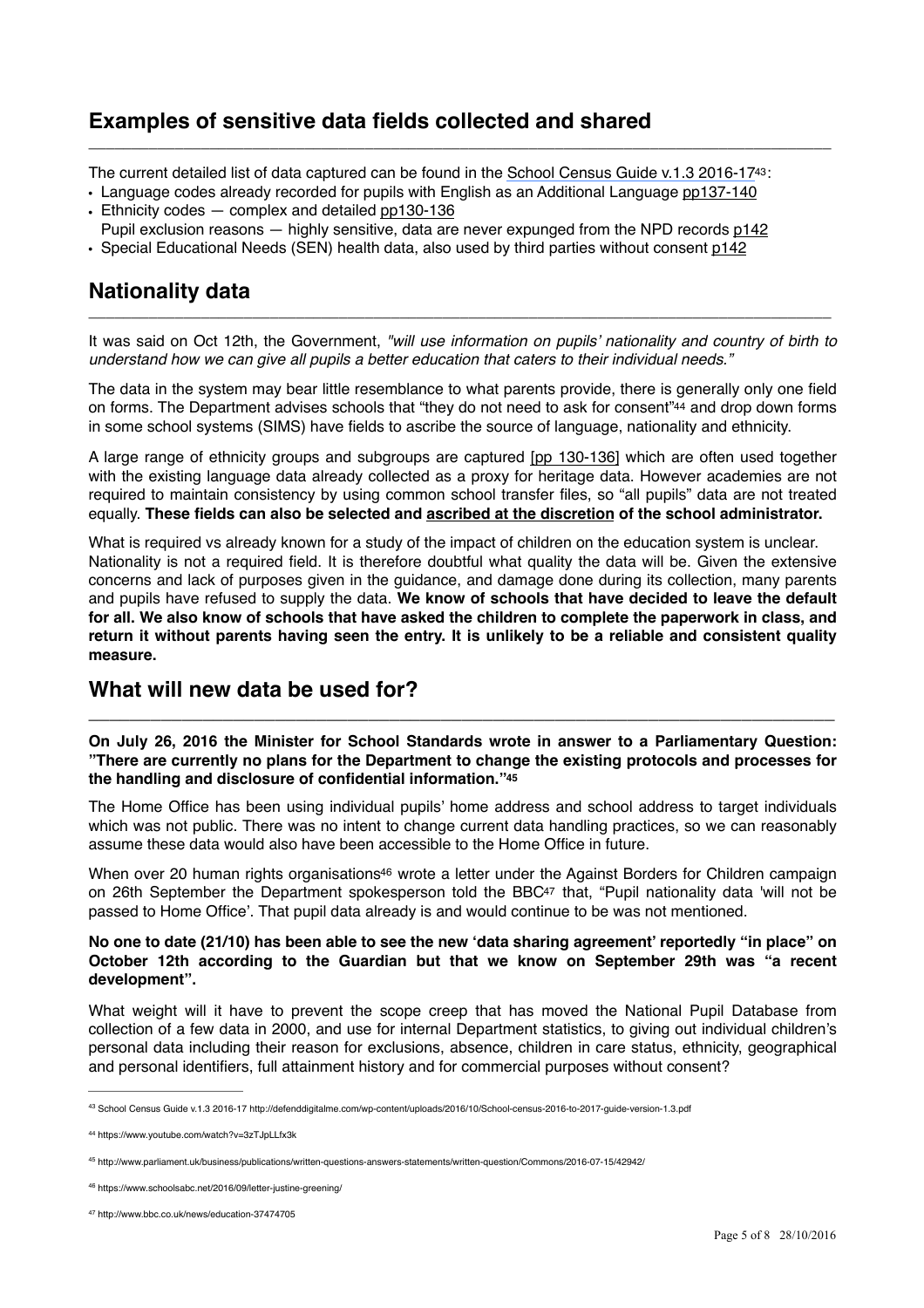The new, 'country-of-birth and nationality' adds a way that could be used to actively seek out migrants, their homes and schools in NPD.

**\_\_\_\_\_\_\_\_\_\_\_\_\_\_\_\_\_\_\_\_\_\_\_\_\_\_\_\_\_\_\_\_\_\_\_\_\_\_\_\_\_\_\_\_\_\_\_\_\_\_\_\_\_\_\_\_\_\_\_\_\_\_\_\_\_\_\_\_\_\_\_\_**

According to a 2015 report from Professor Steve Strand at the Oxford Migration Observatory, the leading academic on the National Pupil Database, and in the context of discussing language and data in the NPD<sup>[48](#page-5-0)</sup>:

#### <span id="page-5-6"></span>*"The NPD is limited in a number of ways, however. Importantly, it does not have a variable such as nationality or country of birth that can be used to identify migrants."*

The idea of identifying migrants with real consideration for targeting funding, teaching needs is positive, but there is no funding proposal behind this census expansion that has been put into the public domain.

### **The Government has been unwilling to discuss existing use of the data \_\_\_\_\_\_\_\_\_\_\_\_\_\_\_\_\_\_\_\_\_\_\_\_\_\_\_\_\_\_\_\_\_\_\_\_\_\_\_\_\_\_\_\_\_\_\_\_\_\_\_\_\_\_\_\_\_\_\_\_\_\_\_\_\_\_\_\_\_\_\_\_**

Deportation and immigration enforcement are among the purposes for which pupils' home address and school addresses, have been given out to the Home Office (HO). These data on named individuals have been taken from the existing school census data at the Department for Education (DfE), and used for enforcement, in addition to purposes for legitimate safeguarding support, and for use by police. These uses are only known in the public domain as a result of a Freedom-ofInformation request published on Oct 6th.

MP Greg Mulholland on October 10th, who asked Justine Greening whether the policy risked turning teachers into border guards, the spokespeople from the Department, The School Standards Minister, The Education Secretary, and the Lords spokesman have all stuck to the same line since May 2016:

*"These data items will not be passed to the Home Office. They are solely for internal DfE use for analysis, statistics and research."*

- a in written answer on June 24 to our earlier questions from the Department
- b Two Parliamentary written questions in July (Nick Gibb)<sup>49</sup>
- <span id="page-5-7"></span>c Department BBC press comment on September 26th [50](#page-5-2)
- d House of Commons on Monday October 10th, Edu Questions (Justine Greening[\)51](#page-5-3)
- <span id="page-5-10"></span><span id="page-5-9"></span><span id="page-5-8"></span>e and in the Lords in the afternoon of October 12th Viscount Younger of Leckie said [52](#page-5-4) "I can reassure the noble Lord the information is not given to the Home Office." and that "that the information is kept within the Department for Education."

Each of these opportunities has afforded Education officials at all levels to speak clearly and honestly about all Home Office use of identifiable data under questions of use by 'other government departments.'

# **What purposes were signed off for this change?**

"Whilst the department collects limited information on children who have moved into the English education system from abroad, the collected information is insufficient to ascertain the impact that such entrants have on the education system. The introduction of these data items **will assist in the identification of such pupils** and **may** facilitate the targeting of support to such pupils." (RFC form) [53](#page-5-5)

**\_\_\_\_\_\_\_\_\_\_\_\_\_\_\_\_\_\_\_\_\_\_\_\_\_\_\_\_\_\_\_\_\_\_\_\_\_\_\_\_\_\_\_\_\_\_\_\_\_\_\_\_\_\_\_\_\_\_\_\_\_\_\_\_\_\_\_\_\_\_\_\_**

<span id="page-5-11"></span><span id="page-5-0"></span><sup>48</sup> [Prof. Steve Strand on adding nationality and country-of-birth to the NPD http://www.migrationobservatory.ox.ac.uk/resources/briefings/educational-outcomes-among-children](http://www.migrationobservatory.ox.ac.uk/resources/briefings/educational-outcomes-among-children-english-additional-language-eal/) english-additional-language-ea

<span id="page-5-1"></span><http://www.parliament.uk/business/publications/written-questions-answers-statements/written-question/Commons/2016-07-15/42942/> [49](#page-5-7)

<span id="page-5-2"></span><http://www.bbc.co.uk/news/education-37474705> [50](#page-5-8)

<span id="page-5-3"></span>[https://hansard.parliament.uk/Commons/2016-10-10/debates/4B7349AD-337E-4FAC-BA3E-C8C9877ADA5A/TopicalQuestions#contribution-DBFF2B4F-0BAD-4B57-BC9A-](https://hansard.parliament.uk/Commons/2016-10-10/debates/4B7349AD-337E-4FAC-BA3E-C8C9877ADA5A/TopicalQuestions#contribution-DBFF2B4F-0BAD-4B57-BC9A-A4F7711E3397) [51](#page-5-9) A4F7711E3397

<span id="page-5-4"></span><https://hansard.parliament.uk/lords/2016-10-12/debates/BE938C0A-75F0-453B-8EB3-D4DC2C4556AF/SchoolCensusPupils%E2%80%99Nationality> [52](#page-5-10)

<span id="page-5-5"></span>RFC change specification [http://defenddigitalme.com/wp-content/uploads/2016/07/RFC\\_856\\_new\\_data\\_items\\_country\\_of\\_birth\\_and\\_nationality.pdf](http://defenddigitalme.com/wp-content/uploads/2016/07/RFC_856_new_data_items_country_of_birth_and_nationality.pdf) [53](#page-5-11)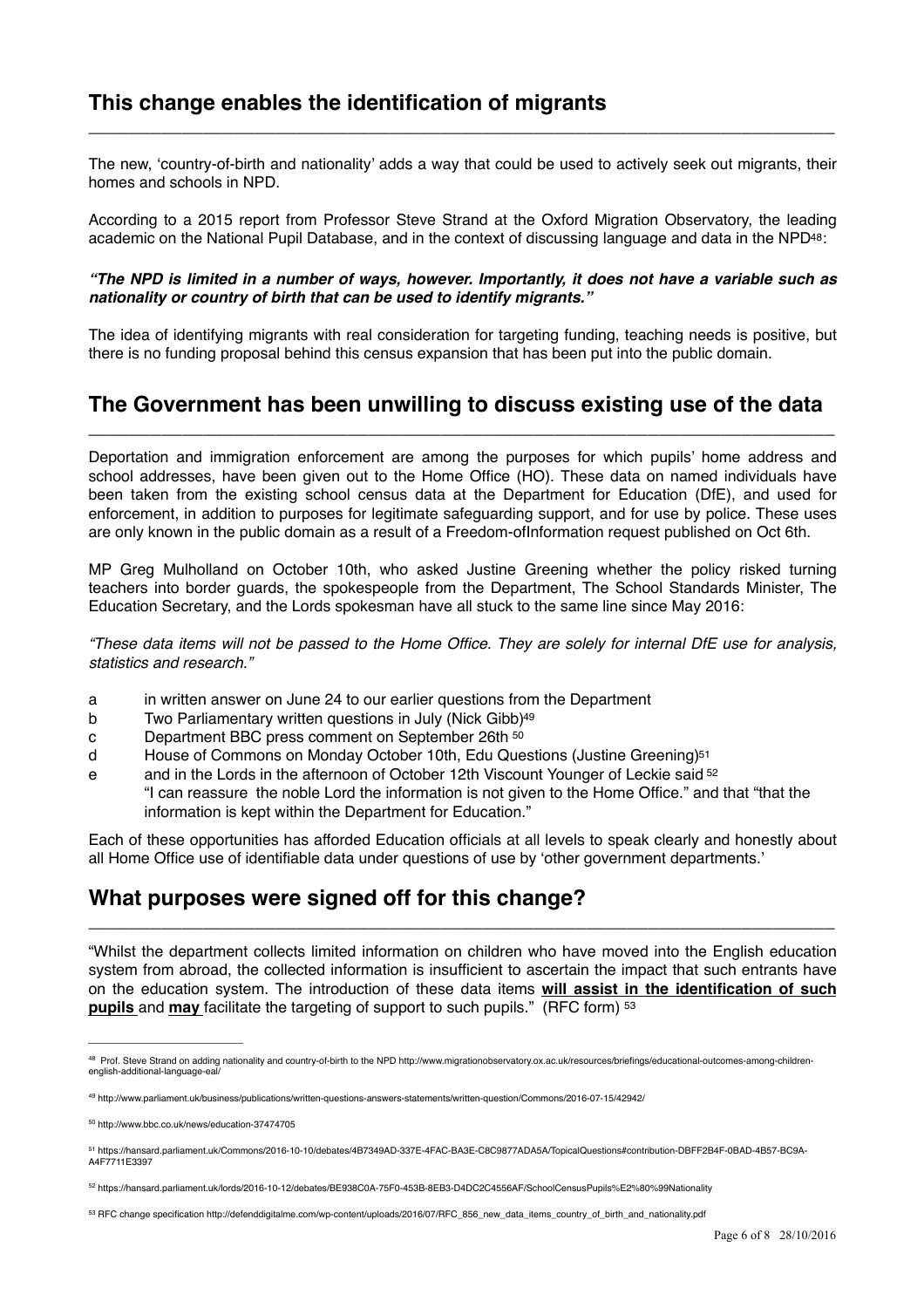The original Dec 2015 change specification is exclusively to add files to collect "Country-of-Birth" and "Nationality". No technical change at this time is publicly documented that will add anything to do with language skills. EAL assessment was added only in February 2016.

[An FOI request](https://www.whatdotheyknow.com/request/pupil_data_decision_making_on_ad#outgoing-574764) for the meeting minutes from that SCSB November 2015 Star Chamber where the changes were approved, has been refused preventing independent public scrutiny of plans or policy intent.

The business case for the census and early years census expansion costs and the benefit and risk for local and national changes are unknown, since they have also been declined. We await the DfE's response.

# **Policy implementation**

The guidance was published by the Department on May 4 2016 a month later than initially anticipated due to a delay in obtaining clearance.  $54$  It is not clear why this was published before the SI was laid on July 27.

 $\Box$ 

<span id="page-6-5"></span>Autumn census was 6th October 2016. Given the summer holidays this meant a very short time for Local Authorities and schools to receive the new communication understand it and implement the collection. It left no time for scrutiny or public consultation before becoming statute on September 1 2016.

The lack of openness in discussion at each opportunity on Home Office access, the lack of willingness to open decision-making and business case open for scrutiny, and lack of meaningful safeguards to know that these new sensitive data would not be used for the purposes many see as a breach of confidence have created a deficit of trust. Its implementation has also caused harm.

The Against Borders for Children campaign collated parents and pupils' reactions and samples of forms shared. The majority of paper forms did not explain that the submission was optional or that parents could indicate 'Refused' or 'Not Yet Obtained'. Text messages didn't go into any explanations at all. The majority of schools informed parents it was data 'required' and for funding. Schools worry they will be sanctioned and wrongly assumed it was required.

<span id="page-6-6"></span>Parents who had concerns but did not know it was optional, took to social media asking each other what to do. Even celebritie[s](#page-6-1)<sup>[55](#page-6-1)</sup> felt helpless.

- **• [Brighton and Hove City Council wrote to schools](http://www.independent.co.uk/news/education/education-news/schools-told-to-guess-pupil-ethnicity-a7372271.html) in their area that in the event of parents or pupils refusing ethnicity, they could ascribe it.**
- **• [Schools Week investigated](http://schoolsweek.co.uk/pupils-who-were-not-white-british-told-to-send-in-birthplace-data/) the school census of its own accord, and found classroom discrimination where only children who were not white-British were being asked to bring in passports to school.[56](#page-6-2)**
- <span id="page-6-7"></span>**• Parents at a school in London have asked on October 17th, what they can do if the school wishes to withdraw its entire country-of-birth and nationality school census data submission, as they didn't feel parents had made informed decisions to provide their personal data**
- **• Children and young people have felt discrimination and embarrassment in front of their peers calling for this ['racist policy to be scrapped'](http://www.apple.com)[57](#page-6-3)**

<span id="page-6-8"></span>Schools Week reported: "*confusion could increase fears among ethnic minority families about how the data might be used, although education leaders say they have received assurances it will not be passed to the Home Office*." [The National Union of Teachers \(NUT\) called for](https://www.teachers.org.uk/news-events/press-releases-england/school-census-data) transparency of all data use with consent.

<span id="page-6-9"></span>Campaigners continue to receive emails and social media messages of parents with children, or directly from teens who feel harassed, discriminated against, embarrassed in front of peer groups. It is changing pupils' andfamily relationships with school staff  $58$  and influencing young people's perceptions forever.

<span id="page-6-4"></span>Parents and pupils call for collection to be scrapped, calling it racist https://inews.co.uk/essentials/news/education/parents-call-racist-country-birth-request-policy-schools-scrapped/ [58](#page-6-9)

<span id="page-6-0"></span><sup>&</sup>lt;sup>[54](#page-6-5)</sup> This FOI request suggests that the new census items were known but delayed in Spring 2016 School Census quidance for 2106/2017 https://www.whatdotheyknow.com/request/ school\_census\_guidance\_for\_21062?utm\_campaign=alaveteli-experiments-87&utm\_content=sidebar\_similar\_requests&utm\_medium=link&utm\_source=whatdotheyknow

<span id="page-6-1"></span><sup>&</sup>lt;sup>[55](#page-6-6)</sup> Lily Allen Singer and parent "I got my notice on Tuesday and it said all entries had to be in by Friday. I think it's probably too late" https://twitter.com/lilyallen/status/ 784857733606629376

<span id="page-6-2"></span>[<sup>56</sup>](#page-6-7) Schools Week investigation finds classroom discrimination in data collection http://schoolsweek.co.uk/pupils-who-were-not-white-british-told-to-send-in-birthplace-data/

<span id="page-6-3"></span><sup>&</sup>lt;sup>[57](#page-6-8)</sup> Parents call for "racist policy to be scrapped" https://inews.co.uk/essentials/news/education/parents-call-racist-country-birth-request-policy-schools-scrapped/